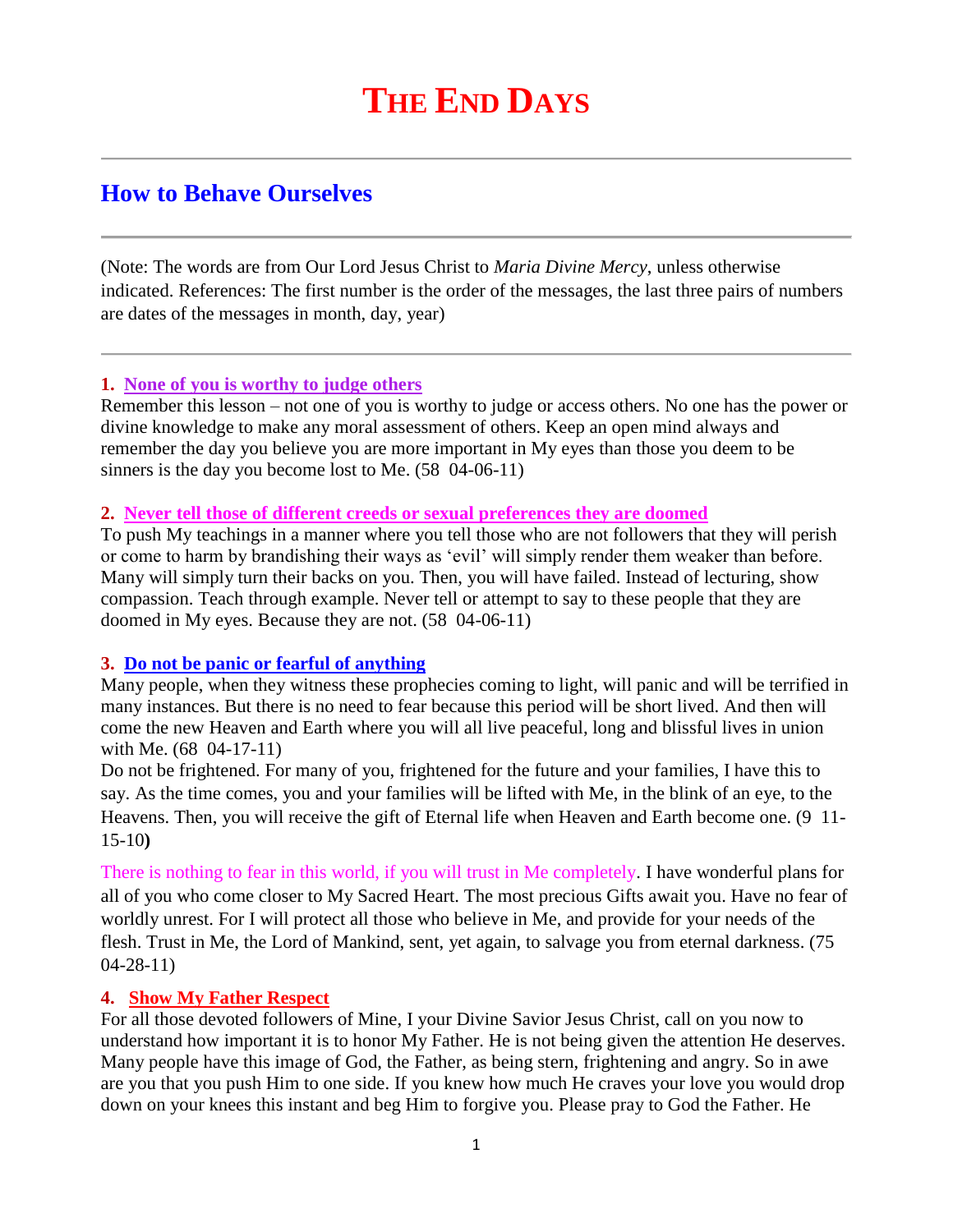needs your love. He needs your devotion. Prayer to My Father yields tremendous Mercy when you ask My Father to protect you and to save you in My name, He rarely refuses your request according to His most Holy Will. God, My Eternal Father is very loving, compassionate and allegiance to Him will bring the world great graces and salvation. (87 05-18-11)

#### 5. **Everyday you must ask yourself – [would God approve of my actions today?](http://www.thewarningsecondcoming.com/every-day-you-must-ask-yourself-would-god-approve-of-my-actions-today/)**

It is the free will which is given to man, that will be sought out by evil spirits. But it is also through the free will of man that the door to My Kingdom can be unlocked… Because you are flesh, and therefore mortal, the only time you have to prepare for eternal life is now. You must never forget this. You must be prepared at all times, for just as My Father gave you life, so too can He take it away at any moment in any day.

If you were to die now, today, would you be fit to come before Me? Do you know what faults and what acts you have committed, and what hatred you have shown your neighbor, which will be revealed before Me? You must, in order to be given eternal life, know what needs to be done now, today, to make you clean in My Eyes. **You must follow the Ten Commandments exactly as they were given by My Father, otherwise, you cannot say you are of Me. (**772 04-27-13**)**

# **6. [You must remain calm, at peace, but with a firm resolve to continue to proclaim the Holy](http://www.thewarningsecondcoming.com/you-must-remain-calm-at-peace-but-with-a-firm-resolve-to-continue-to-proclaim-the-holy-word-contained-in-the-gospels/)  [Word contained in the Gospels](http://www.thewarningsecondcoming.com/you-must-remain-calm-at-peace-but-with-a-firm-resolve-to-continue-to-proclaim-the-holy-word-contained-in-the-gospels/)**

I desire to reveal to all of you, My beloved apostles – those who walk the Earth and who proclaim My Holy Word – that you must cling to Me, your Jesus, like never before… Those of you who side with the False Prophet and the Antichrist will be ensnared by Satan and he will not let you go free. Those of you who walk alongside My enemies and swallow the chalice of the Serpent will be destroyed by him should you dare to challenge him.

Heed now, My warning – side with the Beast and swear an unholy oath to honor heresy and you will find it very difficult to prize yourselves away from his vile grip. (937 10-20-13)

#### **7. [I give no man the authority to judge another, to speak evil of another or to cast aspersions](http://www.thewarningsecondcoming.com/i-give-no-man-the-authority-to-judge-another-to-speak-evil-of-another-or-to-cast-aspersions-on-the-spirituality-of-another-soul/)  [on the spirituality of another soul](http://www.thewarningsecondcoming.com/i-give-no-man-the-authority-to-judge-another-to-speak-evil-of-another-or-to-cast-aspersions-on-the-spirituality-of-another-soul/)**

The way to identify a satanic attack is to look at the way in which souls, who are infested by the evil one, behave. They will never be calm. Instead, with a fierce restlessness, they will scream obscenities, lie and roar with anger at their targets.

When you judge another in My Holy Name, with hatred in your heart, you too will be judged by Me according to your works. When you hurt another child of God and declare them to be evil, then you too will be judged to be evil in My Eyes.

When you deny Me and declare that My Holy Word comes from the mouth of the evil one, then you have signed your destiny and you will never see My Face. No Mercy can be yours, for you have blasphemed against Me. (953 11-03-13)

#### 8. **[Mother of Salvation: You must never curse another when you ask for God's Blessings](http://www.thewarningsecondcoming.com/mother-of-salvation-you-must-never-curse-another-when-you-ask-for-gods-blessings/)**

When my Son grants special favors, upon God's children, this means then that there is a responsibility expected on the part of the recipient… When my Son presents heavenly Graces upon a soul, much is expected of that person. Each soul must then live their lives according to what they have been taught by my Son... How can you love me, adore my Son and pledge your allegiance to the Truth when you hate others? … Once pride grips a soul, it immediately loses its light. The darker it becomes the further away it removes itself from the Light of God… When you ask me to intervene, on your behalf, with my Son, you must always come to me with the fullness of love in your heart. (1,123 05-17-14)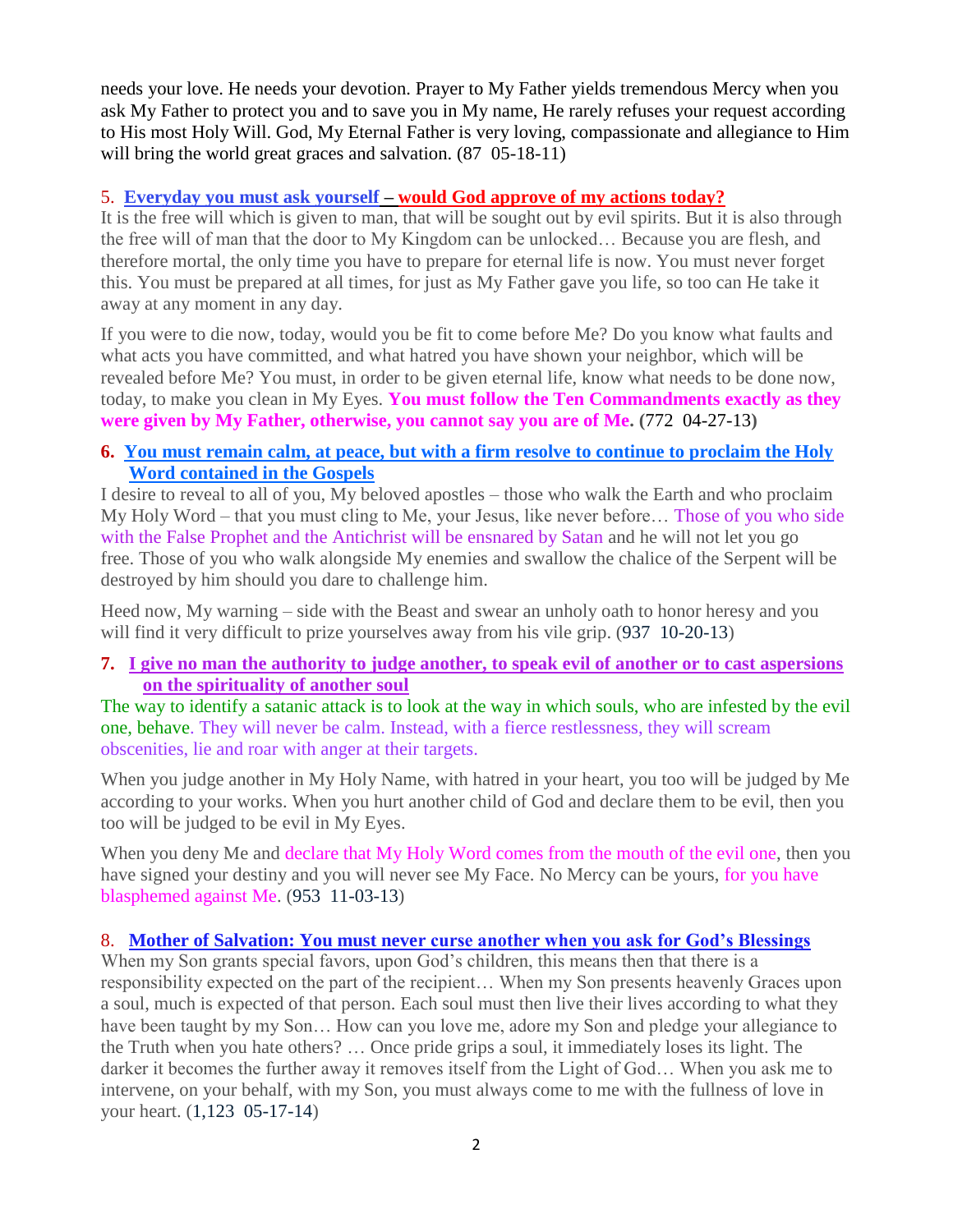# 9. **[Do not cut off ties with those who hate you because of Me](http://www.thewarningsecondcoming.com/do-not-cut-off-ties-with-those-who-hate-you-because-of-me/)**

There is no need for people to stop all their normal day-to-day activities when they pledge

allegiance to Me… While I welcome the time you give to Me and the prayers you offer up, you still have to live your lives in order to feed and clothe yourselves and your families. All I ask is that you live your lives in the way that is necessary in order to serve Me. And as your relationship with Me deepens, you will feel a compelling desire to speak with Me through your thoughts and words… I ask that you treat others with the respect that you show Me. Do not argue or lose your temper with others over Me. Never justify the actions or words, however, of those who insult Me – just pray for them. As your love for Me grows, your relationship with Me will become more intimate. When that happens, that will be the time when you will draw down upon you the wrath of those whose faith is weak... Be patient with these people. Be kind. Be polite. Do not bother to argue, for nothing you say will make a difference. Instead, show them the meaning of Christianity by responding to hatred with love... Through your words, deeds, actions and prayers, you can and will bring Me these souls. (1,153 06-25-14)

#### 10. **[Many people declare themselves to be Christians, but they do not love Me](http://www.thewarningsecondcoming.com/many-people-declare-themselves-to-be-christians-but-they-do-not-love-me/)**

They insult Me and cause Me great shame. They judge others harshly and feel no guilt or remorse when they slander others – only a burning desire to promote hatred. Cowards, all of those who hide behind a veil of religious piety and dare to declare whether or not another human being is fit to serve Me. They dare to dictate to others their knowledge of what they think it means to be a Christian, when they are so full of hatred for Me. You must never engage with a man with hatred in his heart, when he says he speaks in My Name. Ignore him. Pray for him.  $(1,180 \ 08-05-14)$ 

# **11. [Do not trouble your hearts, argue over Me or try to outwit Me, for this would not serve](http://www.thewarningsecondcoming.com/do-not-trouble-your-hearts-argue-over-me-or-try-to-outwit-me-for-this-would-not-serve-any-purpose/)  [any purpose](http://www.thewarningsecondcoming.com/do-not-trouble-your-hearts-argue-over-me-or-try-to-outwit-me-for-this-would-not-serve-any-purpose/)**

As the storms rage and as peace erupts know that the time is getting close for My Intervention to strike. Man will see disarray wherever he looks and some will say that the time is soon. Until you see wars breaking out in different parts of the world and when new doctrines are massed and scattered amongst the spiritually starved, who will be the first to grasp them like bees to the honey, only then can you be sure of the great changes, which will precipitate the Second Coming… The clouds will gather before the storms and the storms will rage before the final thunderbolt is hurled from the skies. The signs are becoming clearer for those with eyes who can see but for the rest they will simply believe that there is little justice in the world – upheavals just like before – just as there have always been. But know that the prophecies foretold will occur and that they will be witnessed by many before the Great Day**.** (1,184 08-09-14

 $\overline{)}$ 

**12. [Ask and you will receive. Remain silent, tight-lipped and I cannot respond to you](http://www.thewarningsecondcoming.com/ask-and-you-will-receive-remain-silent-tight-lipped-and-i-cannot-respond-to-you/)** Always turn to Me and ask Me for every favor, for I will answer your call every time. Do not turn your back on Me and say – all will be okay, life will take care of itself. Life must be earned. Eternity is a Gift from God and it is given to those who ask for it. Sadly, many will squander their chance of Eternal Life because they believe that humanity is more powerful than any God who may or may not exist. (1,185 08-10-14)

# **13. [Mother of Salvation: No man has the authority to harm another man in the Name of God](http://www.thewarningsecondcoming.com/mother-of-salvation-no-man-has-the-authority-to-harm-another-man-in-the-name-of-god/)**

As this would never be condoned, or permitted, by my Son, Jesus Christ… Cast evil upon another soul and that man will have to answer for his sins against God, His Creation and every child of His**…** You must, at this time, pray for humanity and the graces to discern the difference between